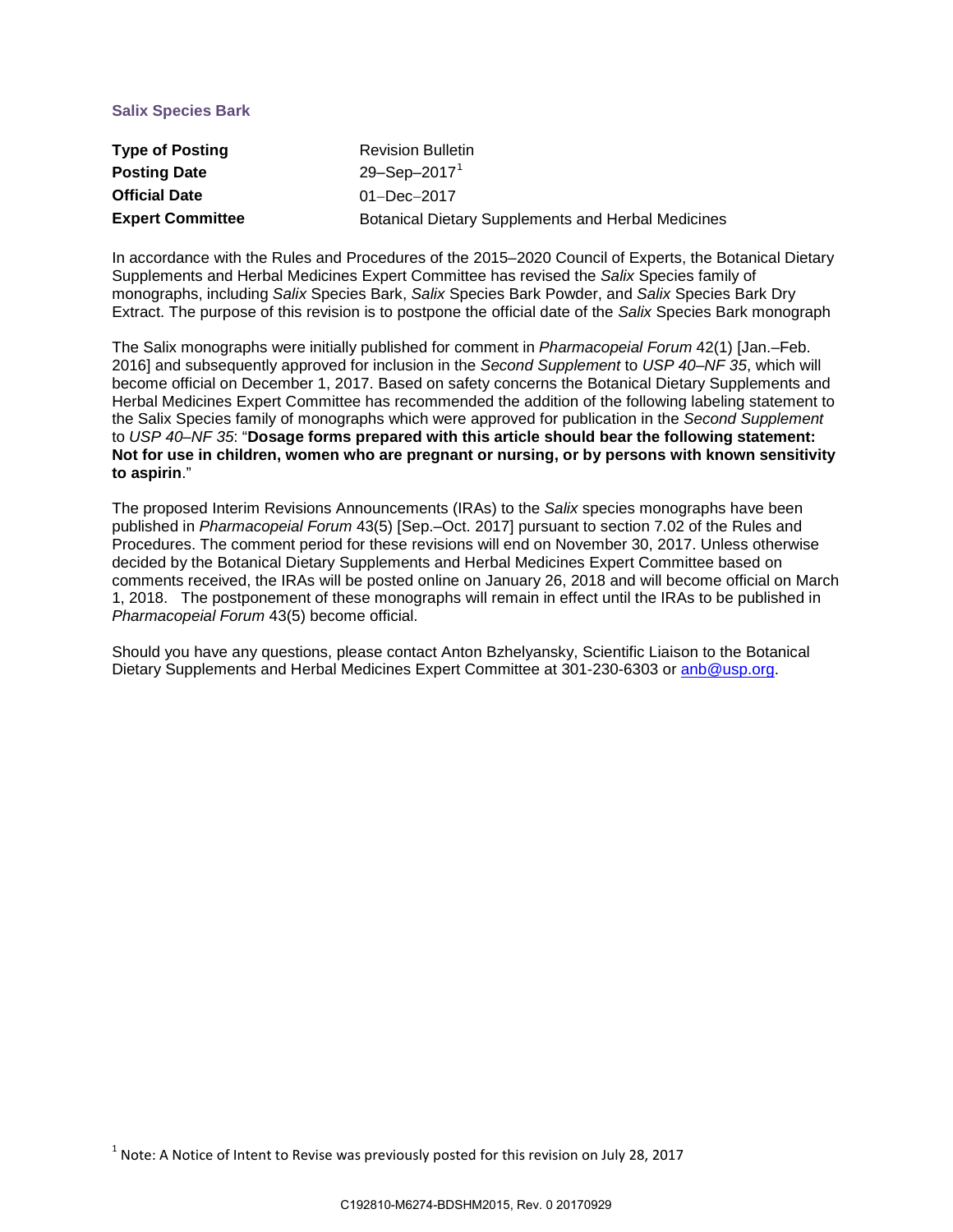### **(This monograph is postponed indefinitely.).**  $_{(RB 1\text{-}Dec-2017)}$  *tion B*, the bands due to salicin esters are not present,

Salix species (Fam. Salicaceae). Common in pharmaco-<br>peial use are S. alba L., S. babylonica L., S. daphnoides and dard solution A. peial use are *S. alba* L., *S. babylonica* L., *S. daphnoides dard solution A*. Vill., *S. fragilis* L., *S. chilensis* Molina, *S. pentandra* L., *S.* • **B. HPLC** *purpurea* L., and a number of other complying willow **Analysis:** Proceed as directed in the test for *Salicylates* species and their hybrids. It contains NLT 1.50% of total *Profile*. salicylate derivatives, calculated as salicin (C13H18O7) on **Acceptance criteria:** The *Sample solution* exhibits peaks the dried basis. at retention times corresponding to those of salicin and

## • **A. HPTLC FOR ARTICLES OF BOTANICAL ORIGIN** 〈**203**〉 **COMPOSITION**

- **Standard solution A:** 1.50 mg/mL of USP Salicin RS in **CONTENT OF SALICIN**<br>methanol **Diluent:** Methanol and water (1:1)
- **Standard solution B:** 30 mg/mL of USP *Salix* Species **Solution A:** 0.01% trifluoroacetic acid Bark Dry Extract RS in methanol. Sonicate for 10 min, **Solution B:** Acetonitrile Bark Dry Extract RS in methanol. Sonicate for 10 min, centrifuge, and use the supernatant.
- centrifuge, and use the supernatant. **Mobile phase:** See *Table 1*. **Sample solution A:** Suspend 1000 mg of *Salix* Species Bark, finely powdered, in 10.0 mL of methanol. Soni- **Table 1** cate for 10 min, centrifuge, and use the supernatant.
- **Sample solution B:** Combine 5.0 mL of *Sample solution* **Time Solution A Solution B** *A* with 1.0 mL of 50-mg/mL anhydrous sodium carbon- **(min) (%) (%)** ate. Cap tightly and incubate at  $60^\circ$  for 10 min. Centrifuge and use the supernatant.<br>Chromatographic system
- 
- 
- **Application volume:** 5.0 µL each of *Standard solution*  $\frac{35}{2}$  10 10  $\frac{10}{2}$  90 *A*, *Standard solution B*, and *Sample solution A* and
- $6.0 \mu L$  of *Sample solution B* as 8-mm bands
- **Relative humidity:** Condition the plate to a relative
- 
- **Developing solvent system:** Ethyl acetate, methanol, and water (77:13:10)
- 
- (1:9). Slowly add sulfuric acid to ice-cold methanol.<br>**Analysis**
- 
- Apply the *Samples* as bands and dry in air. Develop in bottom flask twice with 5-mL aliquots of methanol a saturated chamber, and dry in a current of air for 5 a saturated chamber, and dry in a current of air for 5 min. Treat with *Derivatization reggent*, heat at 100 $^{\circ}$  for
- **System suitability:** Under white light, the derivatized through a PTFE filter of 0.45-<br>chromatogram of *Standard solution B* displays, in the the initial 3 mL of the filtrate. chromatogram of *Standard solution B* displays, in the the initial 3 mL of the filtration *B* displays, in the the initial 3 mL of the filtration *B* displays, in the the initial 3 mL of the filtration **Chromatographic sys** middle third of the plate, three brown bands: the **Chromatographic system**<br>lower corresponds to the salicin band in *Standard solu* (See *Chromatography (621), System Suitability*.) lower corresponds to the salicin band in *Standard solu-* (See *Chrom*<br> *tion A*: the one above it is due to salicortin: the top **Mode:** LC *tion A*; the one above it is due to salicortin; the top **Mode:** LC band is due to tremulacin. A faint band, which may **Detector:** UV 270 nm band is due to tremulacin. A faint band, which may **Detector:** UV 270 nm appear between the salicortin and tremulacin bands, is **Column:** 4.6-mm **Column:** 4.6-mm **Column:** 5.5-cm; 5.5-mm **COLUMN:** 5.5-mm **COLUMN:** 5.5-mm **COLUMN:** 5.5-mm **COLUMN:** 5.5-mm **COLUMN:** 5.5-mm **COLUMN:** 5.5-mm **COLUM** due to tremuloidin. Two darker brown bands are seen  $\frac{1}{2}$  packing L1 in the lower third of the plate: one proximate to the **Column temperature**: 30° in the lower third of the plate: one proximate to the **Column temperature:**<br>application line; another, more intense, above it. **Flow rate:** 1.0 mL/min application line; another, more intense, above it. **Flow rate:** 1.0 mL/min<br>Acceptance criteria: Under white light, the derivatized **Fluit injection volume:** 10 µL **Acceptance criteria:** Under white light, the derivatized **Injection volume**<br>chromatogram of *Sample solution A* shows one or sev-<br>**10 ystem suitability** chromatogram of *Sample solution A* shows one or sev- **System suitability**
- eral dark bands due to different salicin esters, whose **Sample:** *Standard solution* position and intensity are contingent on the *Salix* spe-**Suitability requirements** position and intensity are contingent on the *Salix* spe-<br>
cies being used. The salicylate bands of interest are **Tailing factor:** 0.8–2.0 for the salicin peak cies being used. The salicylate bands of interest are predominantly located in the middle third of the plate,

cin peak in replicate injections <sup>1</sup> .A suitable commercially available plate is HPTLC Silica Gel 60 F254 from EMD Millipore (e.g., Part No. 1.05642.0001).

*Change to read:* demarcated by the salicin and tremulacin bands of *Standard solution B*. The salicin band in *Sample solution A*, corresponding to that in *Standard solution A*, may be **Falix Species Bark faint or not visible.** Additional bands may be seen in Sample solution A and Sample solution B In Sample solution *Sample solution A* and *Sample solution B*. In *Sample solution B*, the bands due to salicin esters are not present, while the salicin band corresponding to that in *Stan-* dard solution A is the principal band observed. The sali-**DEFINITION** *dard solution A* is the principal band observed. The sali-<br> *Salix* Species Bark is prepared from the whole or frag-<br>
mented dried bark of the young branches, or whole<br>
dried pieces of the current-year twigs,

salicin derivatives in the *Standard solution*. **IDENTIFICATION**

| cate for TV fillity centrifuge, and use the superflatant.      |       |                   |                   |
|----------------------------------------------------------------|-------|-------------------|-------------------|
| <b>Sample solution B:</b> Combine 5.0 mL of Sample solution    | Time  | <b>Solution A</b> | <b>Solution B</b> |
| A with 1.0 mL of 50-mg/mL anhydrous sodium carbon-             | (min) | (%)               | (%)               |
| ate. Cap tightly and incubate at $60^{\circ}$ for 10 min. Cen- |       | 90                |                   |
| trifuge and use the supernatant.<br>Chromatographic system     | 10    | 85                |                   |
|                                                                | 30    | 50                | 50                |
| Adsorbent: Chromatographic silica gel with an aver-            | 32    |                   | 90                |
| age particle size of 5 $\mu$ m (HPTLC plate) <sup>1</sup>      | 35    |                   | 90                |
| Application volume: 5.0 µL each of Standard solution           |       |                   |                   |
| A, Standard solution B, and Sample solution A and              |       | 90                |                   |
| 6.0 $\mu$ L of Sample solution B as 8-mm bands                 |       | 90                |                   |
|                                                                |       |                   |                   |

**Standard solution:** 0.50 mg/mL of USP Salicin RS in<br>Diluent

**Temperature:** Ambient, not to exceed 30° *Diluent* and water (77:13:10)<br>and water (77:13:10) rately weigh about 1.3 g of *Salix* Species Bark, transfer<br>beveloping distance: 6 cm<br>**Developing distance:** 6 cm to a 200-mL round-bottom flask, and add 40 mL of methanol and 3 mL of 1 N sodium hydroxide. Attach **Derivatization reagent:** Sulfuric acid and methanol methanol and 3 mL of 1 N sodium hydroxide. Attach (1:9). Slowly add sulfuric acid to ice-cold methanol. **the condenser and heat under reflux for 2** h, with in-Analysis<br> **Analysis** and and the shaking. Allow to cool, neutralize with 3 mL<br> **Samples:** Standard solution A, Standard solution B, and N hydrochloric acid, and pass through a paper **Samples:** *Standard solution A, Standard solution B*, of 1 N hydrochloric acid, and pass through a paper and paper<br>Sample solution A, and Sample solution B sample solution B filter into a 100-mL volumetric flask. Wash the round-<br>bottom flask twice with 5-mL aliquots of methanol and min. Treat with *Derivatization reagent*, heat at 100° for with water to volume, mix well, allow to equilibrate to<br>5 min, and examine under white light. examence in the moom temperature, and readjust with water. Pass room temperature, and readjust with water. Pass<br>through a PTFE filter of 0.45-µm pore size, discarding **Relative standard deviation:** NMT 2.0% for the sali-<br>cin peak in replicate injections